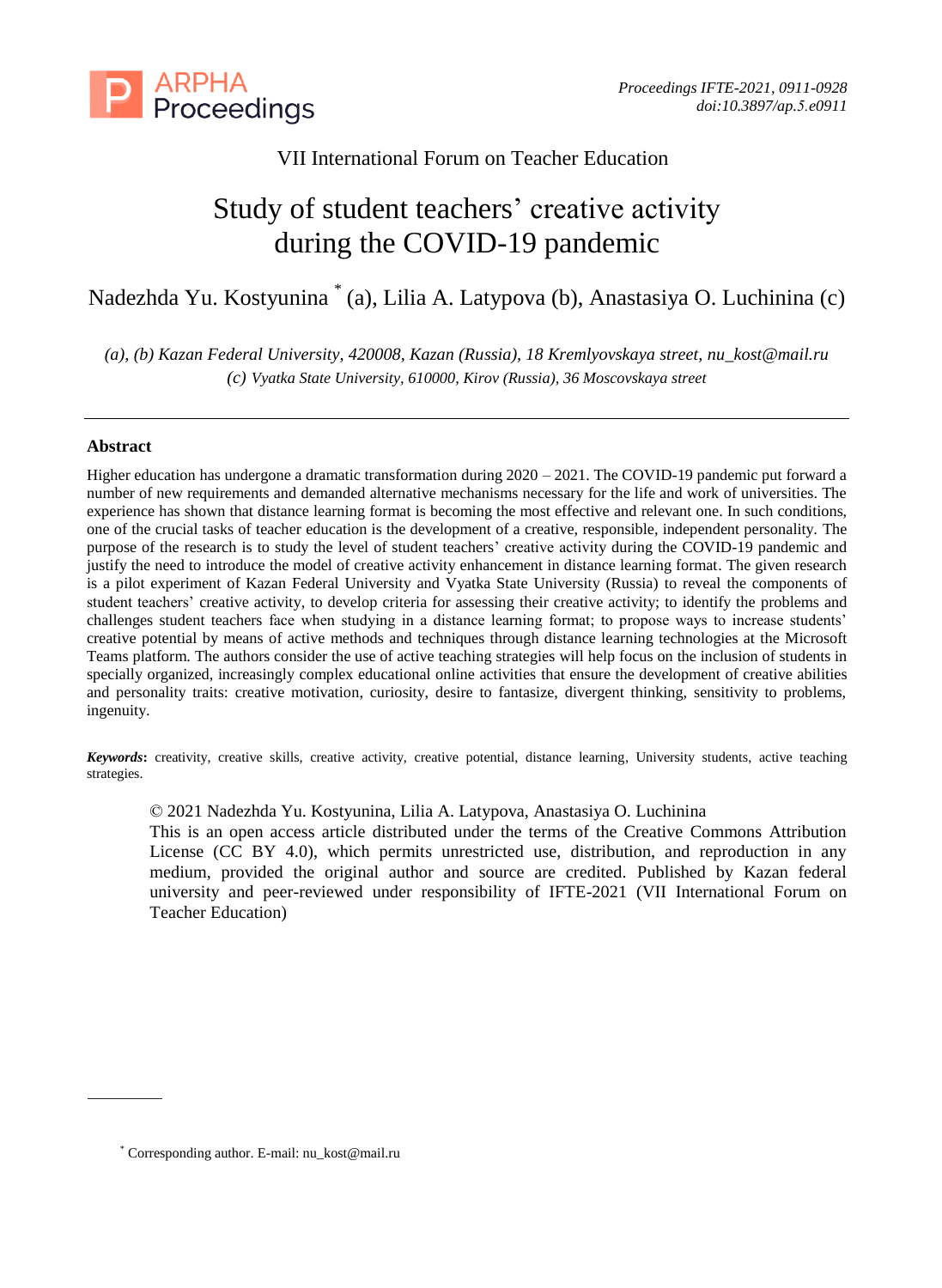#### **Introduction**

The transition of many universities in Russia to distance learning format during the pandemic has become a hot issue. Russian scholars Shtykhno, Konstantinova and Gagiev (2020) identified the key challenges faced by the university community switching to distance learning format. Scientists highlight the growth of educational inequality, the dependence of the quality of education not only on the potential and facilities of educational institutions, but also on the competencies, technical facilities and provisions of students and teachers themselves; the increased load on both students and teachers, etc. However, it stands to mention that the crisis served as a stimulus for innovation in the field of education. Such forms as online formats, distance learning technologies, interactive technologies, mobile technology, mobile applications, proctoring and digital educational environments have become part of the new educational reality into which University students, teachers and administrators have unwittingly plunged into over the past 2 years. In this regard, new requirements are imposed on the creative activity of future specialists, which is manifested in the ability not only to keep up with life in a crisis situation, but also to stay ahead of it, to be the creator, to be able to design one's own professional life and transform the surrounding reality.

Creative activity is an integrative indicator of a specialist's professional skills, which is currently considered to be one of the most demanded professionally important personality traits. The relevance of the study is due to the need to train specialists who can effectively plan possible ways of future development, generate original ideas thinking outside the box and rising above classical ideas and methods of activity. A modern teacher must possess not only professionally significant knowledge and skills, but also the ability to think creatively, designing individual educational routes for students. A creative approach to activity is the basis for self-development and self-realization of an individual in the current conditions during the COVID-19 pandemic.

#### **Purpose and objectives of the study**

The purpose of the research is to study the level of student teachers' creative activity during the COVID-19 pandemic and justify the need to introduce the model of creative activity enhancement in distance learning format.

The hypothesis is the assumption that the level of student activity during the COVID-19 pandemic is quite low and there is a need to increase it.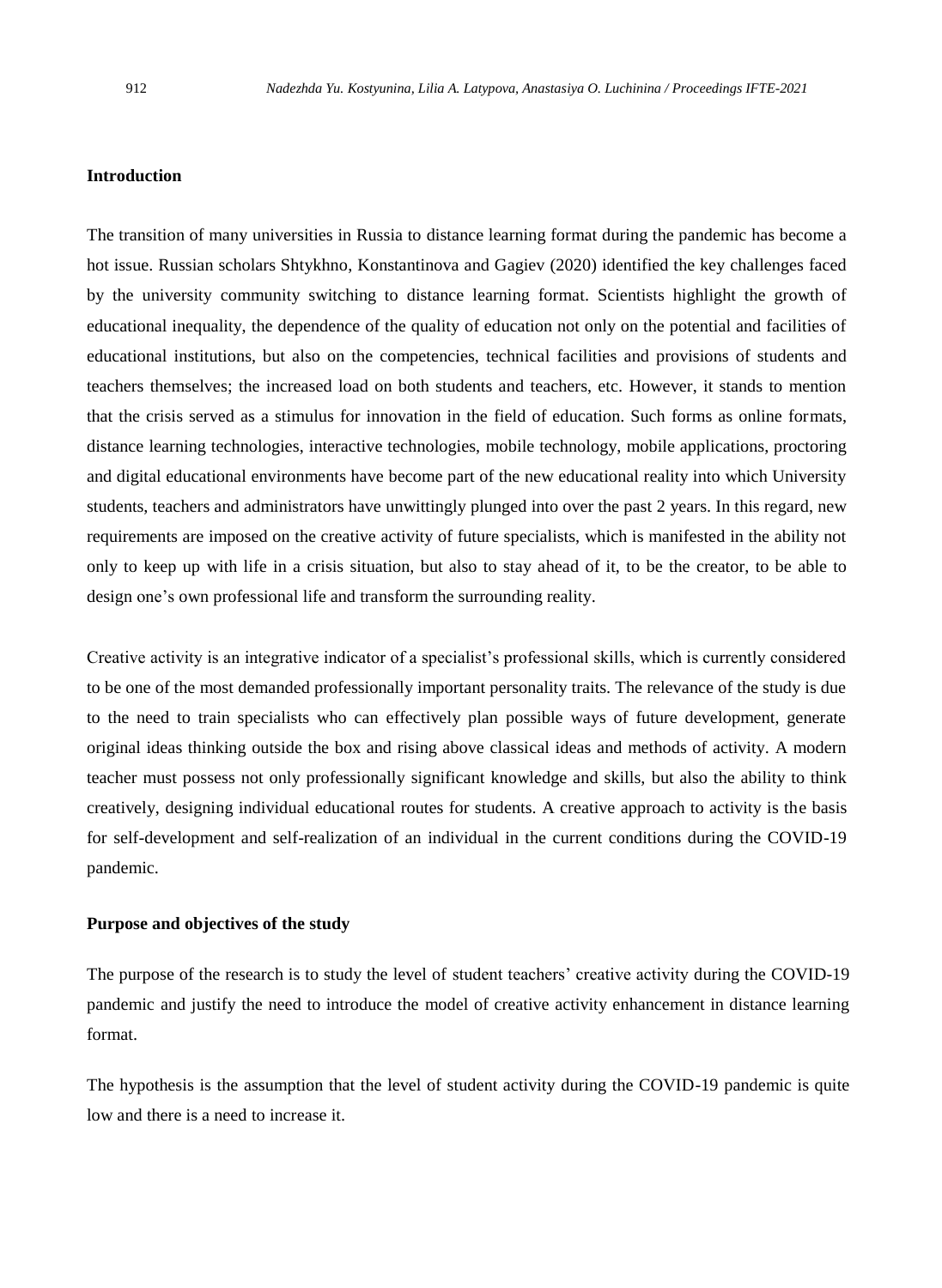The scientific novelty of the research results lies in the study of student teachers' creative activity level during the COVID-19 pandemic and substantiation of the implementation of the model of creative activity enhancement at the University.

The given research is a pilot experiment to determine the creative activity level of student teachers during the COVID-19 pandemic; to reveal the components of creative activity, to develop criteria for assessing creative activity; to identify the problems and challenges students face when studying in a distance learning format; to propose ways to increase student teachers' creative potential by means of active methods and techniques through distance learning technologies at the Microsoft Teams platform.

#### **Literature review**

The phenomenon of creativity and the creative process was studied by Ponomarev (1976), Rubinstein (1957), Barron (1968), Guilford (1959) and others. Most researchers understand creativity as an activity that generates something qualitatively new that has social value. According to Kozlov (2014), in the constant creative process, a person is completely immersed in creativity, and the creative activity of people is called upon to be the main component of the culture of society.

The problem of a person's creative activity development is considered by the following researchers:

- in a holistic pedagogical process (Bogoyavlenskaya, 2002; Ilyasov, 1992; Kirsanov, 1996; Sushchenko, 2018; etc.);

- in the course of cognitive independence development (Vyatkin, 1997; Eremina, 2003; etc.);

- through the use of various methods of education and training (Bezyuleva, 2003; Ushachev, 1995; etc.);

- through the development of the creative potential of students in the system of higher educational institutions (Zhelezovskaya, 2007; Zimnyaya, 2010; Matyushkin, 2017; etc.).

Analysis of the works of Russian psychologists Ananiev (2008), Bogoyavlenskaya (2002), Krutetsky (1964), Leites (2001), Leontiev (1960), Ponomarev (1976), Yakobson (1966) makes it possible to single out the following provisions, which are widely used in pedagogy in the development of both theoretical and applied aspects of the creativity of students of all age groups:

- every student has the ability to be creative;

- differences in students' manifestations in activity, efficiency, pace, dynamics and preservation of changes, peculiarities of connection with other personal features and other factors do not disclaim the presence of students' creative ability; instead, they suggest the need for an individual approach in the pedagogical process for creative ability formation;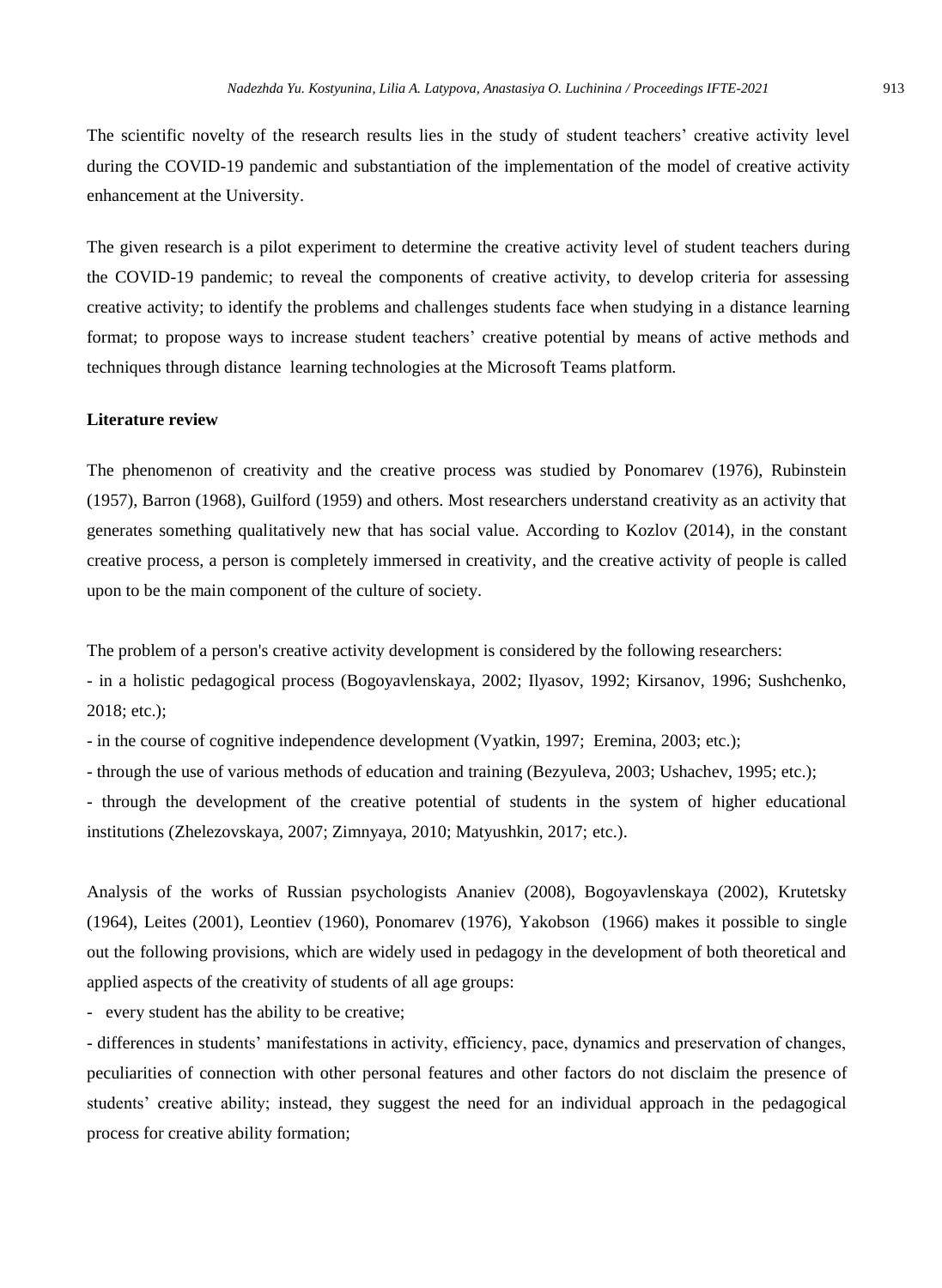- creativity can be developed; in its development, a significant role belongs to the so-called transfer mechanism, which ensures the continuity of the development of these abilities in various types of activity; - creativity of students and creativity of adults have one psychological and pedagogical basis;

- creative qualities, formed in the process of mastering the content of education on the basis of educational and cognitive activities, retain their significance and serve as the successive basis for their further development after graduation from school in all social spheres.

Currently, there are different approaches to the problem of creativity. The first is based on the fact that creativity is the factor independent of intelligence (Guilford, 1959; Ponomarev, 1976). The next approach to the problem of creativity is formulated as follows: a high level of intelligence implies a high level of abilities and vice versa. There is no creative process as a specific form of mental activity. Most researchers that studied the problems of intelligence adhered to this point of view (Aysenck, 2009; Sternberg, 2002). Another approach refers to the case when there is no creativity as such. Here, intellectual giftedness acts as a necessary, but insufficient condition for the creative activity of an individual, and the main role in determining the nature of creative behavior is played by motivations, values, and personality traits (Bogoyavlenskaya, 2002; Maslow, 1999). They classify cognitive giftedness, sensitivity to problems, independence in challenging situations as the main features of a creative personality. It is worth highlighting the ideas of Bogoyavlenskaya who introduced the concept of a person's creative activity due to a certain mental structure. In her opinion, what is commonly called creative abilities, in fact, "is the ability to carry out situationally unstimulated productive activity", that is, the ability to implement cognitive activity. Thus, in the concept of Bogoyavlenskaya creative ability is viewed as the ability to develop activities on the initiative of the student (Bogoyavlenskaya, 2002). In general, the concept of activity is introduced into the structure of creative abilities by many researchers: intellectual activity was studied by Menchinskaya (1981) and Slavina (1979); Leites (2001) focused on mental activity; Matyushkin (2017), Sokolov (2002) and Golubeva (2005) considered activity on engagement in research; while Venger (2010) and Dyachenko (1997) explored cognitive activity. However, so far, there has been a lack of scientific papers devoted to the issue of University students' creative activity during the COVID-19 pandemic in online learning.

Understanding the fact that creativity cannot be taught is important in solving the problem of developing the creative activity of University students. Genuine creativity cannot be presented in the form of samples or benchmarks of products of smb's activity; it carries novelty and gives freedom for self-expression of an individual.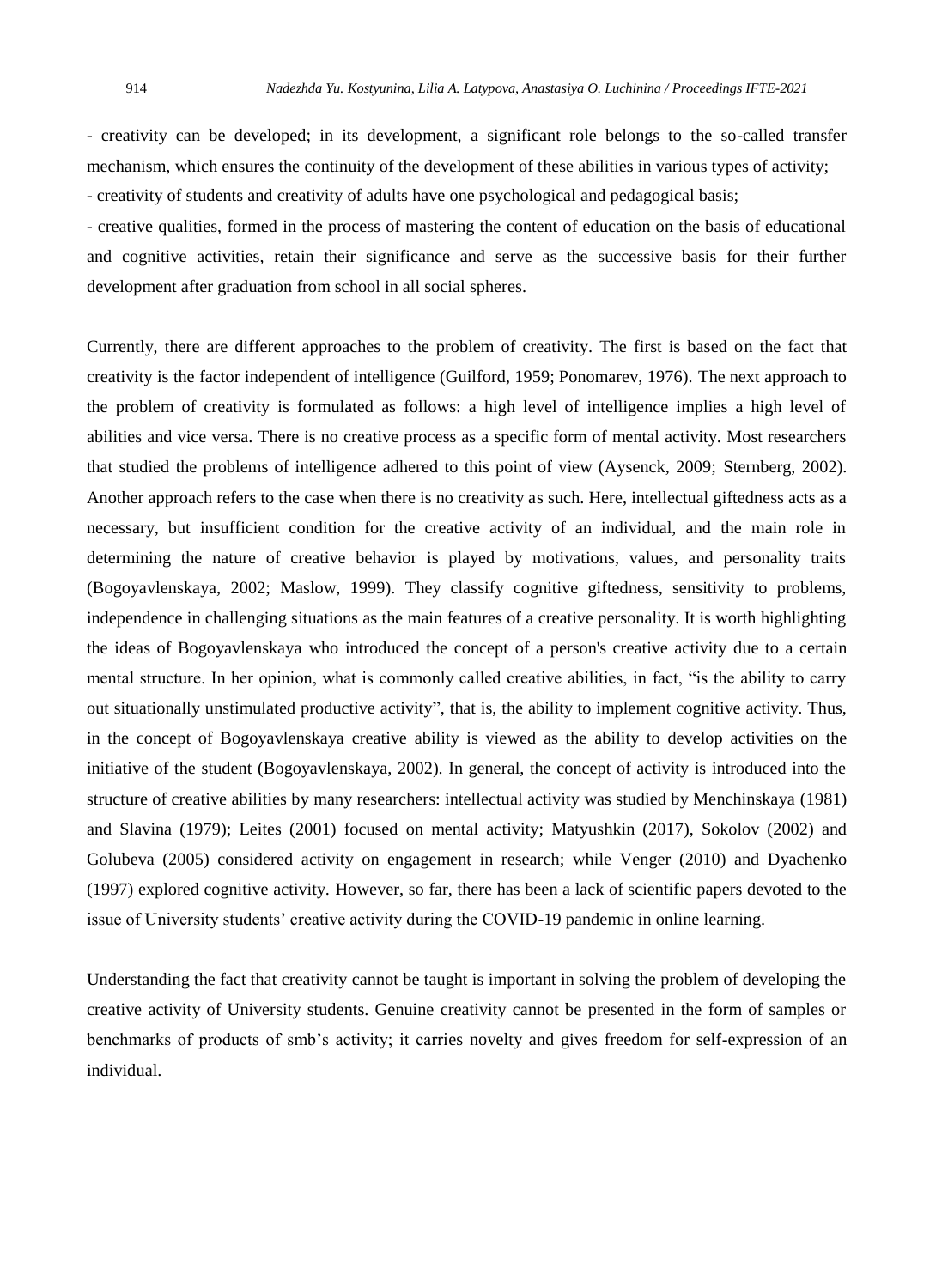Acсording to Ponomarev (1976), creativity "doesn't consist in the activity, each link of which is completely regulated by predetermined rules, but in the activity, the preliminary regulation of which contains a certain degree of uncertainty, in the one that brings new information, presupposing self-organization".

Creativity of a University student is an indicator of personal development, the formation of a subject able to produce something new, both in the conditions of everyday life and future professional activity. A student's creative activity is usually individual. Creative activity is not viewed only as the intensification of the student's intellectual and physical forces, but as the quality of the personality's activity, manifested in the student's attitude to the content and process of activity, in his/her desire to successfully master knowledge and methods of activity, in mobilizing moral and volitional efforts to achieve goals of the activity. The aspiration to understand deeply the essence of phenomena and their interconnections, being able to find new ways of such understanding, to apply existing knowledge in new circumstances, that is, to transfer knowledge and methods of activity to conditions that were not known to the student until now; to seek and find new knowledge - all these are characteristics of the creative activity of a University student.

Distance learning is the interaction of a teacher and students with each other at a distance. It reflects all the components inherent in the educational process and implemented by specific means of Internet technologies or other means that provide interactivity and activity. Undoubtedly, this is a fairly new format for the implementation of the educational process, which involves the rejection of the reproductive model of education and the introduction of an individual model. This model should be based on the principles of cognitive psychology: learning through independent discoveries, comprehension of terms and concepts, active participation in the learning process and an adequate assessment of one's own results and achievements. The main trend of the ongoing educational reforms is providing a global open information and communication educational environment, the core of which are Internet technologies, creating conditions for teaching students to work in self-education mode, meeting personal needs for knowledge, allowing them to adapt in a pandemic.

#### Kuzmina (2012) highlights the following advantages of distance learning:

- flexibility - the presence of an online learning platform allows you to attend classes regardless of the location: the only condition is the Internet connection;

- modularity - each discipline is presented in a remote mode in the form of modules that allow you to form a holistic idea of the subject being studied, as well as to compose from these modules an individual training plan for specific requests of the student;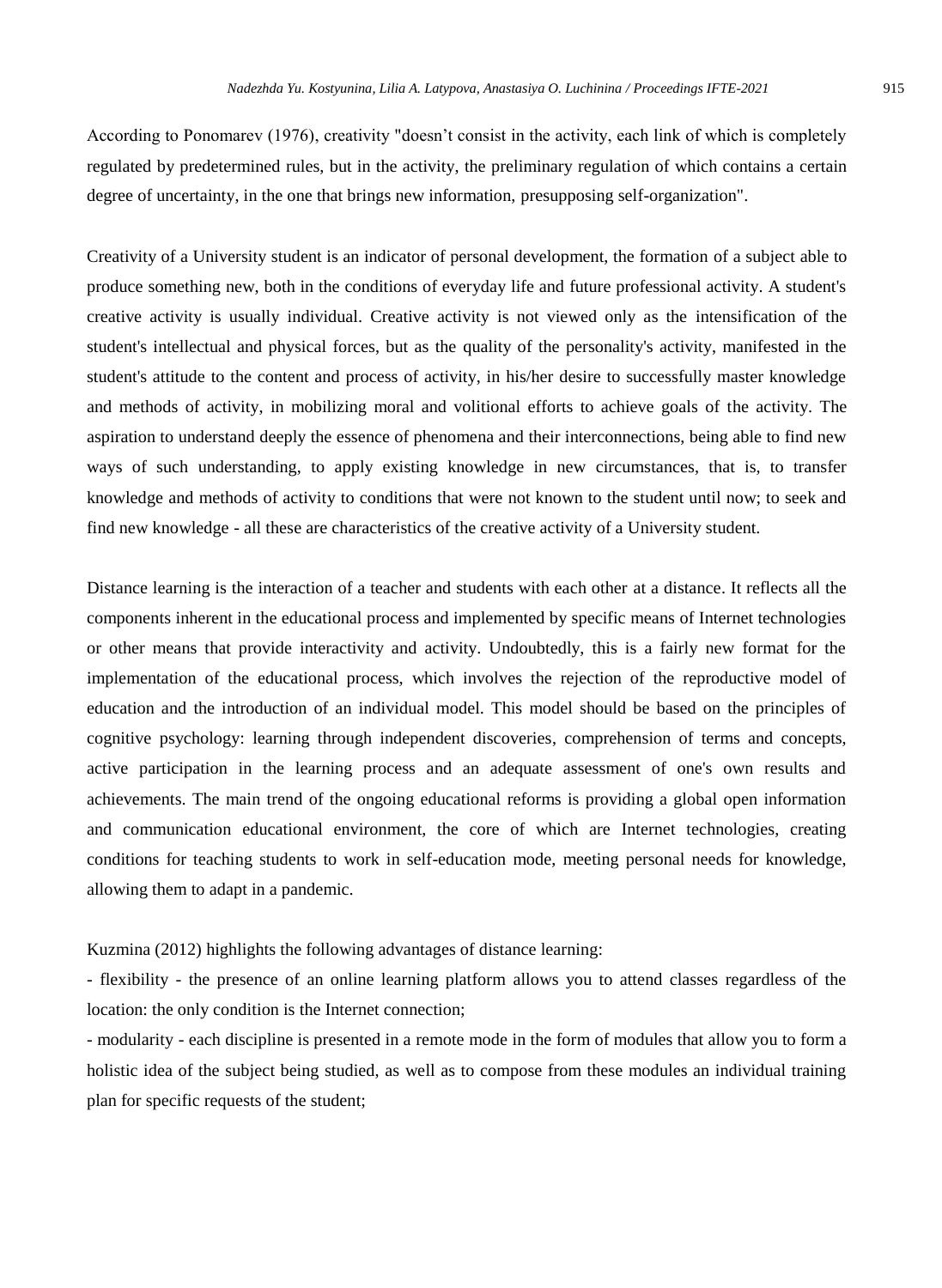- concurrency - distance learning allows you to freely combine study and work, which contributes to the timely assimilation of the provided material;

- long-range action - the distance from the student's location to the educational institution is not an obstacle to an effective educational process;

- non-simultaneity - the schedule and pace of training can be selected in reliance on the individual characteristics of the student;

- coverage - large-scale or massive involvement - the number of students in the group does not affect the performance of each individual student: students have access to many sources of information (electronic libraries, databases, etc.);

- cost-efficiency - economic efficiency of distance learning education;

- functions of a teacher-tutor: coordinating the cognitive process, adjusting the course, consulting, managing educational projects, etc.;

- requirements for successful learning using distance learning technologies: self-organization, hard work, a certain starting level of education;

- new information technologies.

Valeev, Latypova, & Latypov (2016) advocates the importance of applying interactive technologies as they "upgrade learning efficiency, increase the speed of assimilation of the material, encourage the active participation of each student in the learning process and provide multifaceted impact on them". "The pervasive use of interactive technology and mobile applications serves as the intellectual basis for teaching creativity in a new generation" (Latypova, Polyakova, & Sungatullina, 2018). According to Istenič Starčič, Huang, Valeeva, Latypova, & Huang (2017), "mobile technology providing instant information access and connectivity supports new types of learning relationships, connecting students outside the immediate classroom context. Mobile technology is transforming social practices and facilitates learning embedded in them. Students are engaged in cross-cultural learning and thus develop knowledge, skills and attitudes from within the context meeting other cultures" (Istenič Starčič et al., 2017).

It should be noted that distance learning technologies, due to the variety of digital platforms and resources, their accessibility within the framework of being in a virtual classroom, contribute to the disclosure of students' creative potential. Microsoft Teams, Zoom and Google are some of the platforms for the implementation of distance learning in higher educational institutions. The Microsoft Teams has become the main platform for the implementation of distance learning at Kazan Federal University and Vyatka State University.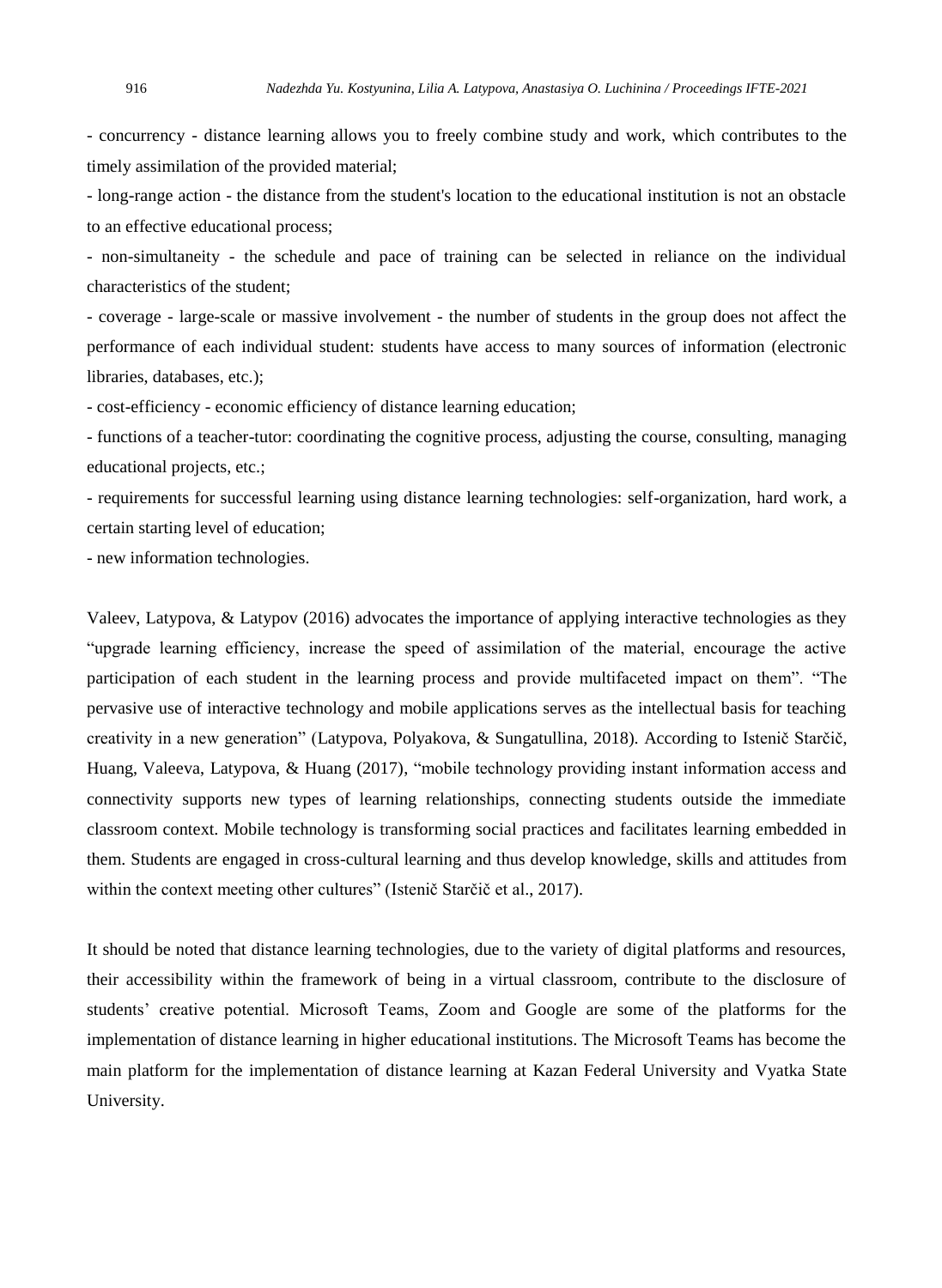In Microsoft Teams you can create a team and carry out communication, broadcast audio and video conferences or meetings, design assignments and training materials, use chat instead of email, safely modify files simultaneously with other users, make adjustments by adding notes, websites and applications. To improve work efficiency, Microsoft Teams has a chat where you can also attach photos and documents, as well as an interactive whiteboard and a tool for broadcasting presentations. The development of students' creative potential on this platform is facilitated by active teaching methods and various forms of work. Active teaching methods are ways of enhancing the learning and cognitive activity of students. They encourage active thinking and practice in the process of mastering the material, when both the teacher and students operate actively. Active methods in the learning process help overcome stereotypes in teaching, develop new approaches for professional situations and develop students' creative abilities. Universally teachers use the active methods that are divided into 2 groups: non-imitative, such as: problem-based learning, educational discussion, independent work, etc., and, imitative: situation analysis, individual tasks, cases, game methods, etc. They are not innovative. However, according to Dryden (2003), the idea is that "there is a new combination of old conventional elements - there are no new elements, there are only new combinations: replace, combine, rearrange, flip, use differently".

#### **Methodology**

The study took place in a distance learning format during the COVID-19 pandemic in KFU (Kazan Federal University, Kazan, Russia) and VyatSU (Vyatka State University, Kirov, Russia). The study involved 87 KFU student teachers and 80 VyatSU student teachers aged 18-20. It was carried out in three stages:

1. At the first (exploratory and theoretical) stage, the problem was analyzed in the psychological, pedagogical and methodological literature on the research topic; the scientific fundamentals and rationale of the research were determined; the methodology of experimental research was selected.

2. At the second (experimental) stage, the features of student teachers' creative activity were determined.

3. At the third (generalizing) stage, systematization and processing of research results was carried out, theoretical and experimental conclusions were made.

The analysis of the philosophical, sociological, psychological and pedagogical literature made us consider the student's creative activity as an integral quality of the personality, consisting of a complex of intellectual, emotional-volitional properties, implemented in the educational process on the basis of the creative interaction of the teacher and the student, which motivates the latter to be creative in educational and cognitive activities, actively and purposefully master knowledge, engage in self-study, independently set goals for activities, as well as formulate tasks (problems) and solve them in unconventional manner.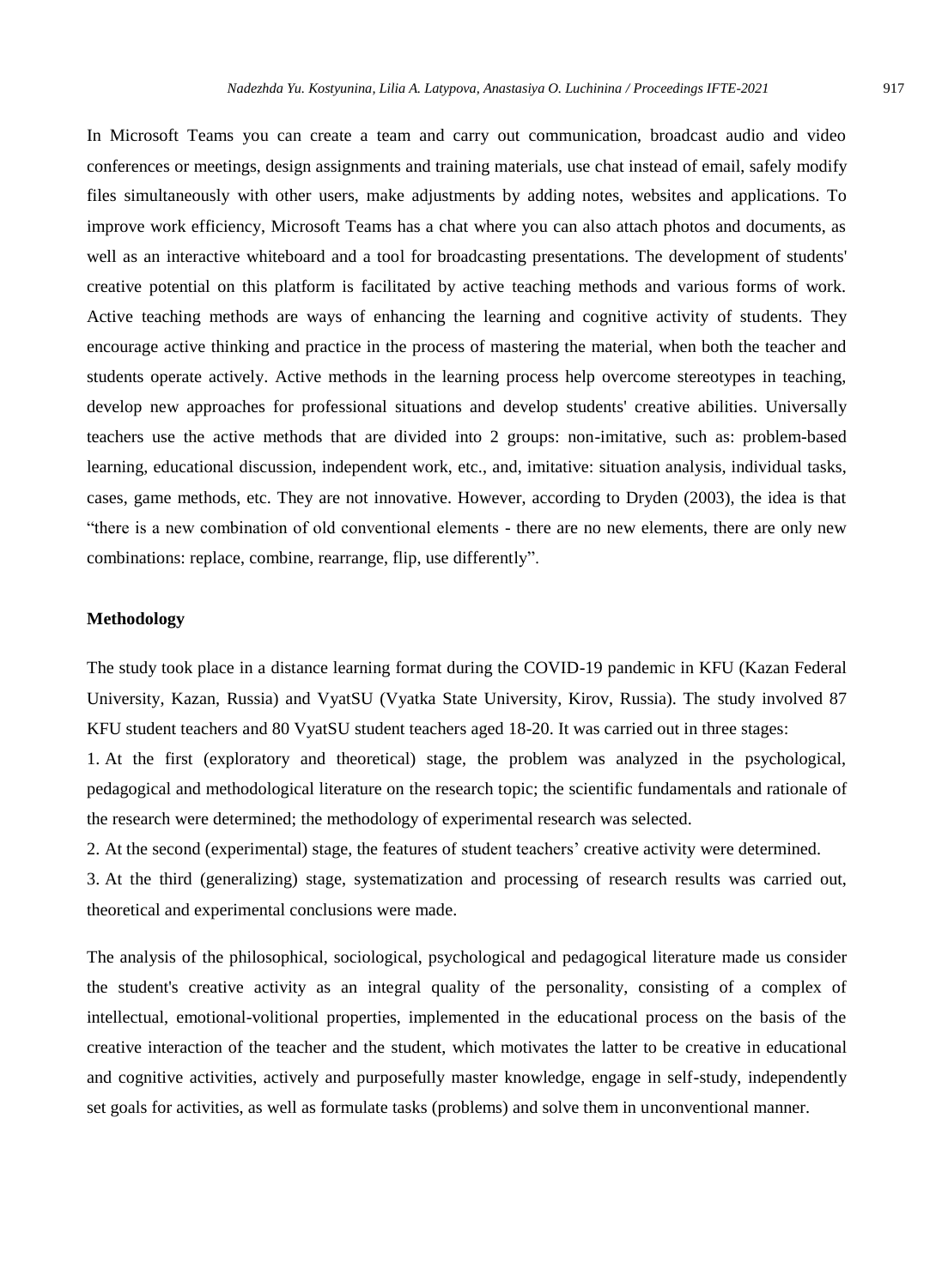Thus, the concept of "creative activity" is a complex integral formation that includes readiness for creative activity (as a certain motivation for creative activity), creative potential (personality traits) and creativity (as the ability to create something new). Having studied the content of personality activity and creative activity as the highest degree of its manifestation the authors identified the components and criteria of student teachers' creative activity (*Table 1*).

#### **Table 1. Components, criteria and indicators of student teachers' creative activity development**

| <b>Criteria</b>         | <b>Indicators</b>                                  |
|-------------------------|----------------------------------------------------|
| Extrinsic and intrinsic | 1. Motives for students to become teachers.        |
| learning motivation     | 2. Cognitive motives.                              |
|                         | 3. Professional motives.                           |
| Creative potential      | 1. Curiosity.                                      |
|                         | 2. Self-confidence.                                |
|                         | 3. Striving for independence.                      |
| Creativity              | 1. Willingness to formulate and solve non-standard |
|                         | tasks.                                             |
|                         | 2. Independence in performing creative work.       |
|                         | 3. Ability to exercise self-control.               |
|                         |                                                    |

To identify and evaluate the above-mentioned criteria and indicators, the following diagnostic tools were used (Table 2):

#### **Table 2. Criteria and diagnostic tools to identify student teachers' creative activity development level**

| <b>Criteria</b>                                    | Diagnostic tools                                                                                   |
|----------------------------------------------------|----------------------------------------------------------------------------------------------------|
| Extrinsic and intrinsic<br>motivation for learning | Motivation of Teacher Training University students' learning activity (Ket'ko &<br>Pakulina, 2010) |
| Creative potential                                 | Self-assessment of a person's creative potential (Fetiskin, Kozlov, & Manuilov,<br>2002)           |
| Creativity                                         | Questionnaire "Determination of modes of thinking and creativity level" (Bruner,<br>1977)          |

#### **Results**

According to the "Motivation of Teacher Training University Students' Learning Activity" methodology by Ket'ko & Pakulina (2010) both 65% of VyatSU respondents and 58% of KFU respondents have extrinsic motivation for learning. These students have extrinsic motives to become teachers, shallow cognitive motives, irrelevant professional motives. This means that the motives for learning are not related to the very process of studying at the university and are outside of educational activities (to keep up with fellow students, to earn the respect of teachers, to win approval of others, to avoid condemnation and punishment, to work in private organizations). They prefer learning activities that are simplified and not time-consuming (they prefer simple tasks or what is supposed to be done just to get a grade).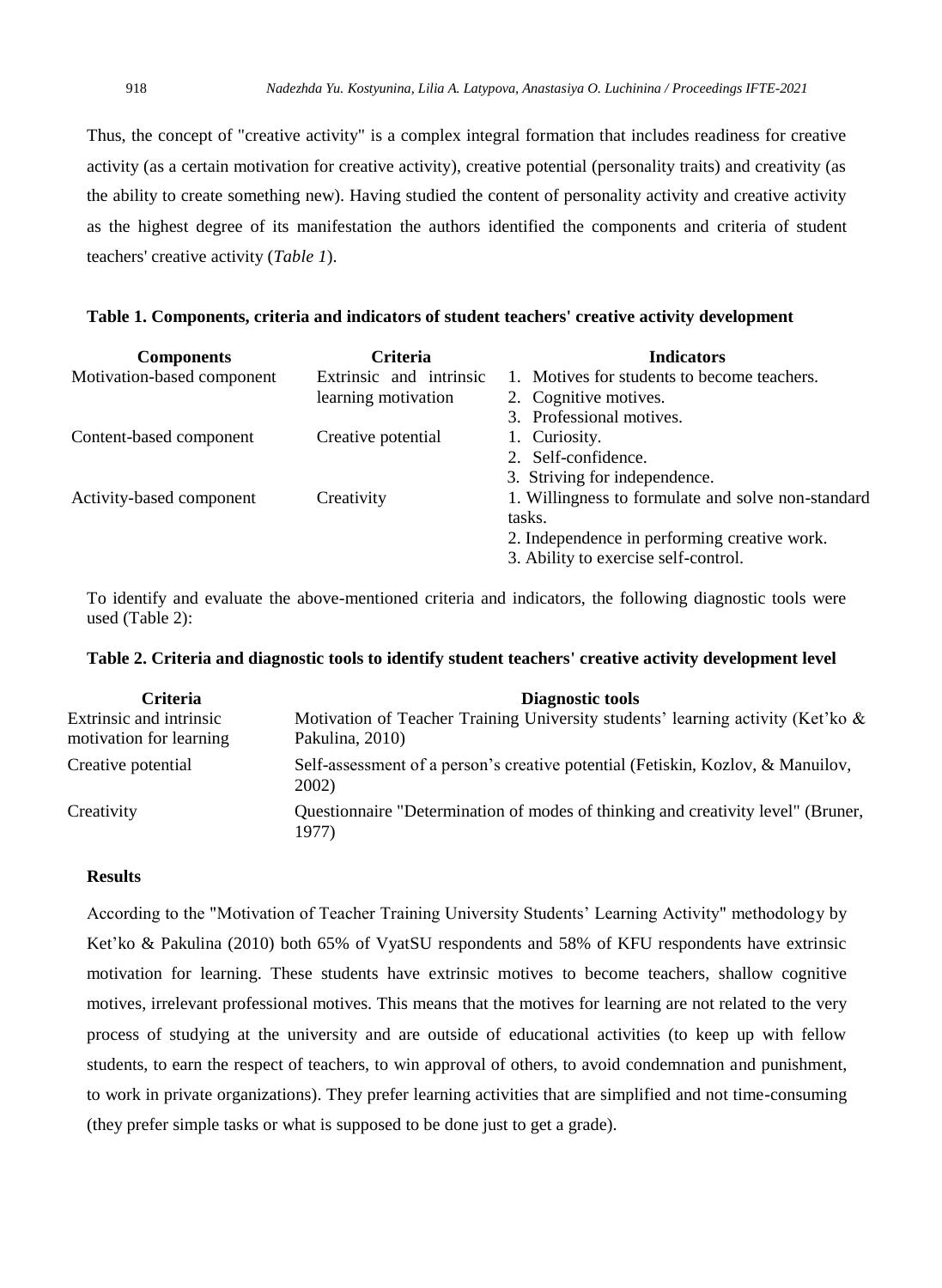There is poor cognitive flexibility in learning activities, suppression of creativity and increased tension. Students adapt to the university environment and to the university education system.

Intrinsic motivation for learning is specific to 35% of VyatSU students and 42% of KFU students. Students are guided by internal motives for entering a University; they have broad educational and cognitive motives and motives for self-education, relevant professional motives. This means that the motives for learning are associated with the interest in the educational process and profession (an aspiration to work in the chosen profession, to study successfully, to acquire profound knowledge, to receive intellectual satisfaction, to pursuit self-realization and self-improvement). They give preference to difficult and extensive learning tasks. There is a high cognitive flexibility in learning activity, creative problem and learning task solving. Students productively adapt to the University environment and to the University education system.

According to the results of the "Creative Potential Self-Assessment" methodology, proposed by the team of authors in the "Psychology of Creativity" book (Ponomarev, 1976), the majority of students (75% in VyatSU and 78% in KFU) have an average creative potential. This indicates that students have skills and abilities that allow them to create, but because of some impediments, they cannot do it to the utmost. Such impediments might be, for example, fear of failure, fear of social stigmatization. Any new idea is perceived through the stages of unexpectedness, surprise, non-recognition by others. The fear of being stigmatized for practicing new, unusual for others behavior, expressing views and feelings constrict the creative activity of students, leads to the destruction of a creative personality. Some students (10% - VyatSU and 2% - KFU) do not believe in themselves, which makes them think they are not capable of creative activity and searching for something new. Among the respondents there were students with significant creative potential, which provides a wide range of creative opportunities (15% - VyatSU and 8% - KFU). They freely realize their abilities, and they have access to a wide variety of creativity forms.

The "Types of Thinking and the Creativity Level" Questionnaire by Bruner (1977) was chosen to study the level of student teachers' creativity. According to the research results, a high level of creativity is specific to 18% of VyatSU respondents and 20% of KFU respondents. These students are ready to set and solve unconventional problems; to exercise independence in performing creative tasks; they are able to exercise self-control. The majority of respondents have an average level of creativity (73% - VyatSU students and 78% - KFU students correspondingly), which, despite the readiness of students to be creative in the educational process, is accompanied by the difficulties students experience while generating new ideas and solving unconventional problems.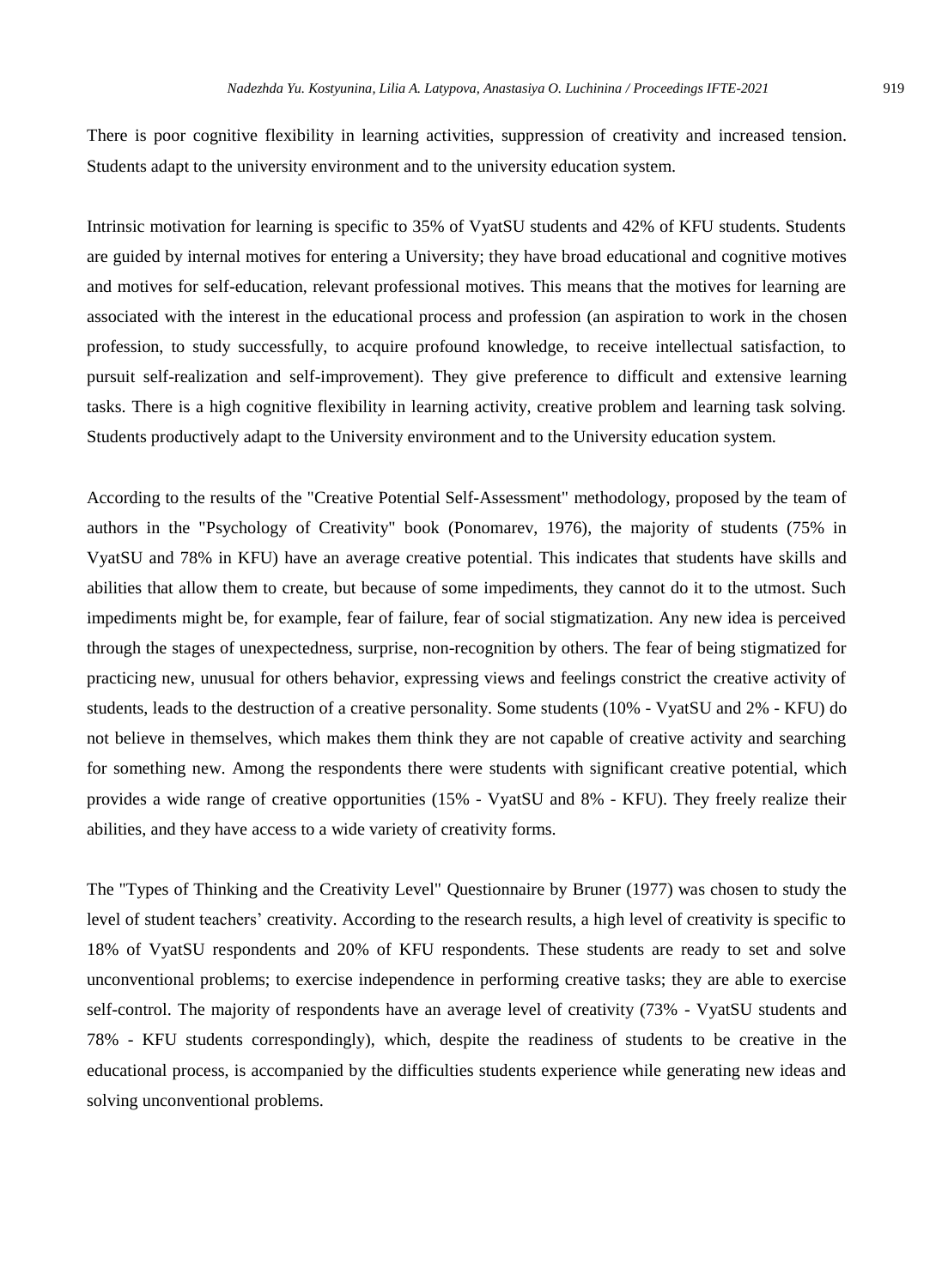We observed isolated cases (9% - VyatSU and 2% - KFU), when students have a low level of creativity, which means a poor creative activity of students in addressing educational and professional problems, a lack of confidence in their skills abilities and potential.

After conducting a pilot experiment, we developed a model of creative activity enhancement on the basis of creative personality development model (Utemov, Zinovkina, & Gorev, 2019).



Fig.1. A model of creative activity enhancement in distance learning format

On the model, the structural components reveal the internal organization of the development process of students' creative activity in distance learning format and determine the interaction between these components and elements of this process.

The target section of the model is focused on the development of student teachers' creative activity through a distance learning format by means of the Microsoft Teams platform. For the enhancement of a person's creative activity, it is necessary to develop intelligence, independence, creative qualities, strengthen internal motivation, increase interest in learning, overcoming the barriers of distance.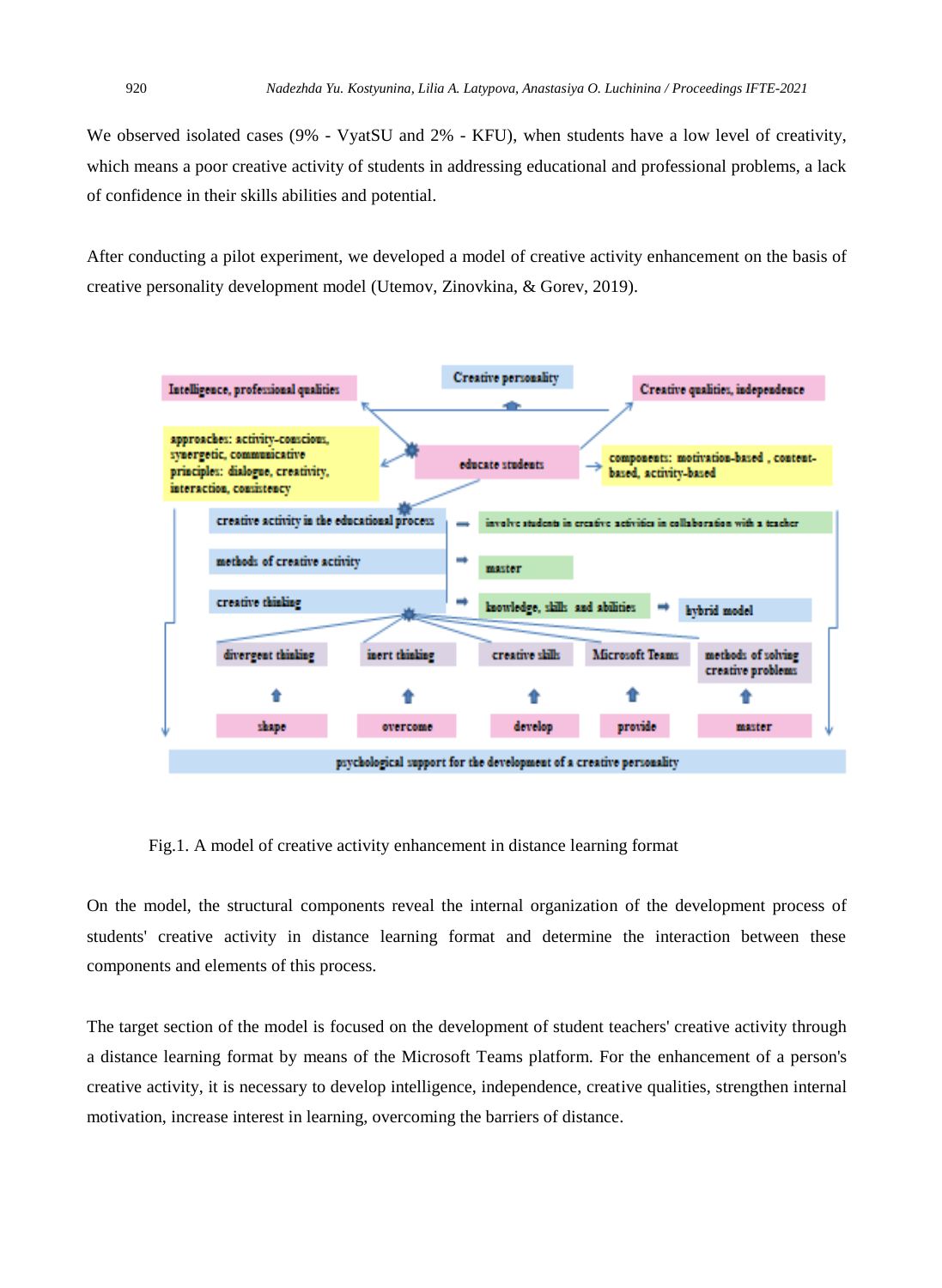The methodological section of the presented model includes a set of provisions of the activity-conscious, communicative and synergetic approaches that determine the development of the creative activity of schoolchildren during the pandemic in a distance learning format. Below is the brief description of the approaches.

The activity-conscious approach ensures the inclusion of student teachers in dynamic creative activity, awareness of oneself as a subject in various types of activity and contributes to building an individual trajectory for the development of personal qualities (Vygotsky, 2005;Rubinstein, 2000).

The synergetic approach in the development of student teachers' creative activity consists in targeting students to disclose their own creative abilities, initiative, independence, success; stimulate interest in discovering oneself, constant search for their own path of development for adequate and flexible behavior (Knyazeva, 1988; Vinenko, 2001).

The communicative approach allows to define the pedagogical interaction between students and the teacher. The role of the teacher is to motivate, strengthen the desire to learn more as well as to master communication in a distance learning format (Zimnyaya, 2000; Passov, 1991).

The motivation-based component of creative activity is manifested in the professional and cognitive orientation of the student's personality, in his/her interest in the process of cognition, in the creative attitude to educational and cognitive activity. The content-based component includes the qualities of a person's creative potential: curiosity, self-confidence, striving for independence. The activity-based component includes the need to replenish the system of knowledge, skills and abilities; independence in performing creative work; readiness to create fundamentally new ideas; willingness to formulate and solve non-standard tasks; the ability to exercise self-control.

The implementation of the presented model was carried out and built with reference to the following principles:

- the principle of a dialogue implies the problematic, debatable nature of communication through conversation, Wiki, Microsoft Teams.

- the principle of creativity determines the expansion of one's own experience of creative activity by searching for alternative solutions.

- the principle of consistency assumes that all elements of the model are logically interconnected and correlated with each other; the removal of one of the components leads to the destruction of the system and the violation of its integrity.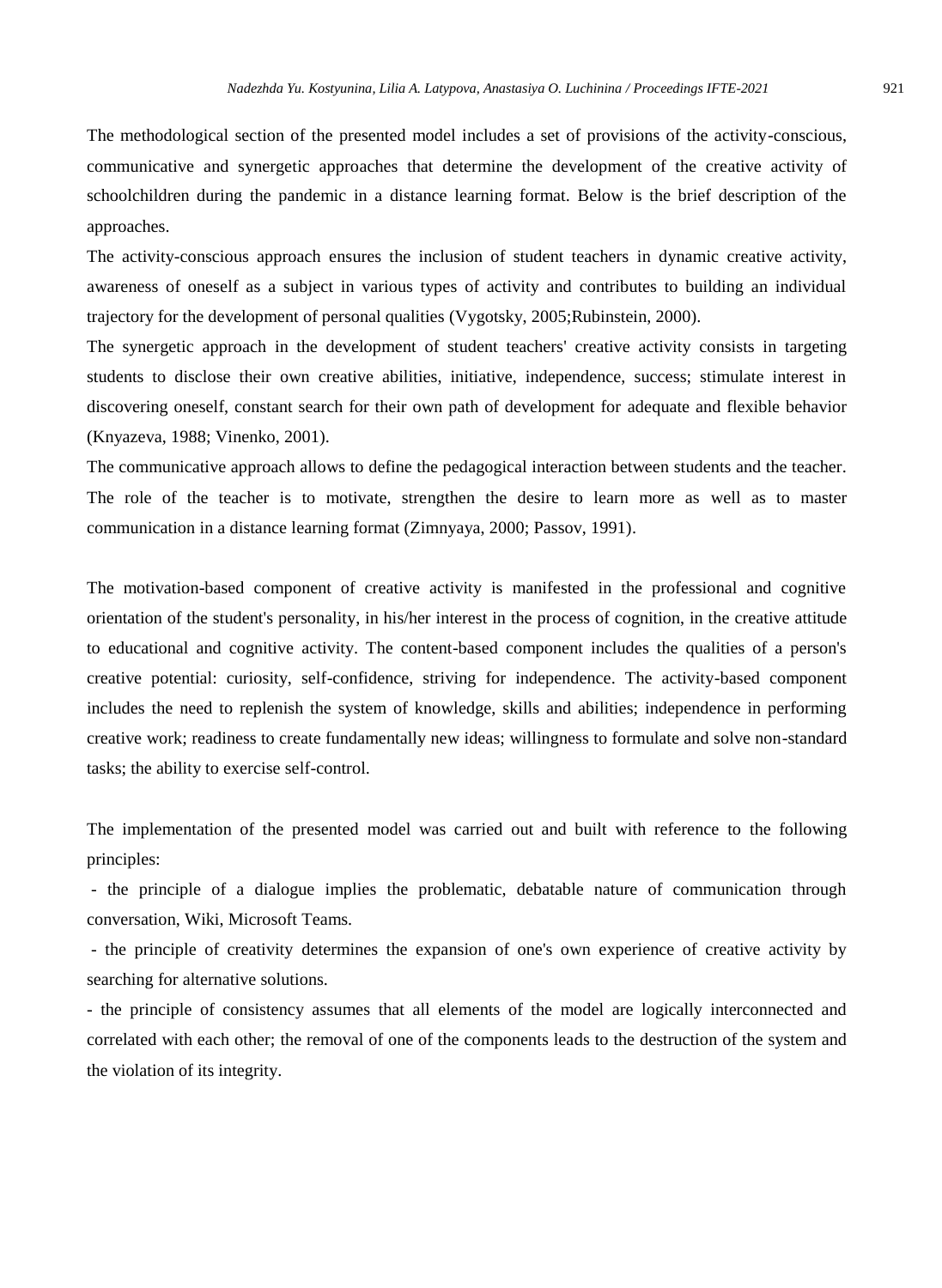Creative thinking can also be developed through a distance learning format if teachers form multi-screen thinking using active teaching methods and students overcome the inertia of thinking and develop creativity; master the methods of solving creative problems that often do not have one correct solution and require alternative evidence.

Active teaching methods in distance learning allow students to develop the following: the ability to discover new knowledge, the appearance of intrinsic motives for learning activity, possession of new personal ways of activity, propensity for improvisation, flexibility, independence, creativity. The examples of techniques that can enhance the creative activity of students are given below: answering teacher's questions, making up 3-5 questions on a scientific article, writing down the terms in the dictionary and giving a definition, making a table, a diagram, a cluster, making a presentation on the basis of the materials given in the article, PJECC (where P is position, J - justification, E - example,  $C$  – consequence, C-conclusion), making a detailed plan of a scientific article (or studied information), A "Yes - no" game (on the information studied), note-taking (question-answer form), etc. The authors drew special attention to the following forms of work: creating presentations and video presentations, developing and conducting online quizzes, making a collaborative analysis of the material on a virtual board, composing crossword puzzles, watching and analyzing videos, designing creative assignments on the topics studied.

Psychological support of students is that the teacher helps solve the individual problems of students that may arise during distance learning. We refer to such individual problems as inability to establish contact with fellow students in the absence of visual contact; inability to behave in a network discussion (silence, aggressive behavior, inability to defend one's opinion, to speak succinctly and confidently); difficulties in communicating with the teacher; inability to self-organize and rationally plan independent work with educational materials when solving creative tasks.

Thus, the introduction of the model of creative activity enhancement in distance learning format will allow not only to continue training in the current epidemiological situation, but also to carry out the purposeful development of student teachers' creative activity in order to strengthen the creative attitude, desire for creative knowledge, independence. It is these qualities that are crucial for a modern teacher.

#### **Discussion**

The findings of the research prove that student teachers are heterogeneous in terms of the level of creative activity development. Basically, students have an average level of creative activity development, which indicates an insufficient qualitative development of these creative abilities, as well as thinking rigidity (or 'sticky' thinking), poor awareness, limited intellectual development or low motivation.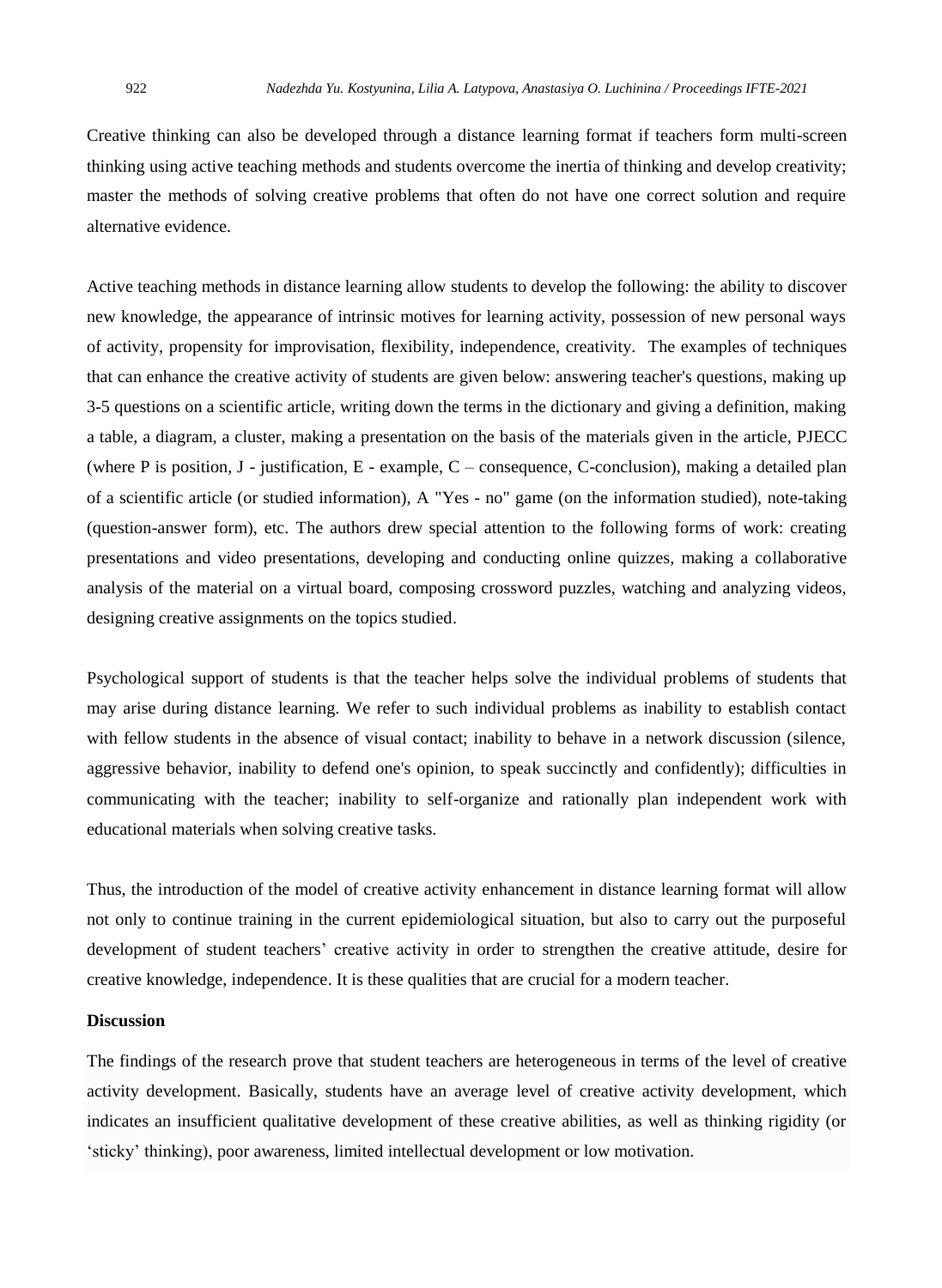These students have qualities and opportunities that allow them to create, but due to some barriers, they cannot do it to the utmost. Such barriers can be, for example, fear of failure, fear of social stigmatization. The fear of being stigmatized for practicing new, unusual for others behavior patterns, expressing views or feelings constricts the creative activity of students, lead to the destruction of the creative personality. We note that intrinsic motivation and interest are needed. Creative activity will be high if the activity develops on the initiative of the student (Bogoyavlenskaya, 2002).

Thus, not every creative activity is creativity as such, since in this process there is a forced character. Creative activity is a creative initiative, which is conditioned by the initiative for innovative activity, the desire to realize one's individuality, since an active creative process is a dynamic state of a personality, which becomes an internal need for it". Also, it is worth noting that the majority of respondents starting their studies in a distance learning format do not show independence and initiative in completing tasks; are unable to exercise self-control. Perhaps, at the first stage, it is the teacher who should prepare the students for the upcoming group work that leads them from ignorance to knowledge, from lack of independence to independence and active creative search. This is where the active methods and techniques described by the authors can help. However, in practice, distance learning format is problematic and rather difficult, as far as personal contacts of students with each other and with teachers are minimal, so this form of education is not suitable for trainings, the development of communication skills, self-confidence or teamwork skills. At the same time, surveys have shown that not all students can and want to study remotely, since this format requires high self-organization and self-discipline. It requires favorable conditions at home, such as a separate room, a computer, stable and fast Internet. The usual daily routine breaks down. Independent study requires from students increased perseverance and responsibility, high intrinsic motivation we mentioned above. Therefore, we focus on the fact that, during the pandemic, it is necessary to introduce into the higher education system a model of creative activity enhancement that will make learning more productive and personalized and help students independently perform creative tasks of different complexity, developing personality traits, such as: creative motivation, curiosity, divergent thinking, originality.

#### **Conclusion**

The findings of the study are quite convincing, and thus the following conclusions can be drawn:

1. At the present stage of the society advancement, the problem of creative activity development is one of the main pedagogical problems that require profound comprehensive research. Its relevance is contingent on the changes taking place during the pandemic, which entailed the renewal of the higher education system, one of the main goals of which is to enhance students' creative activity.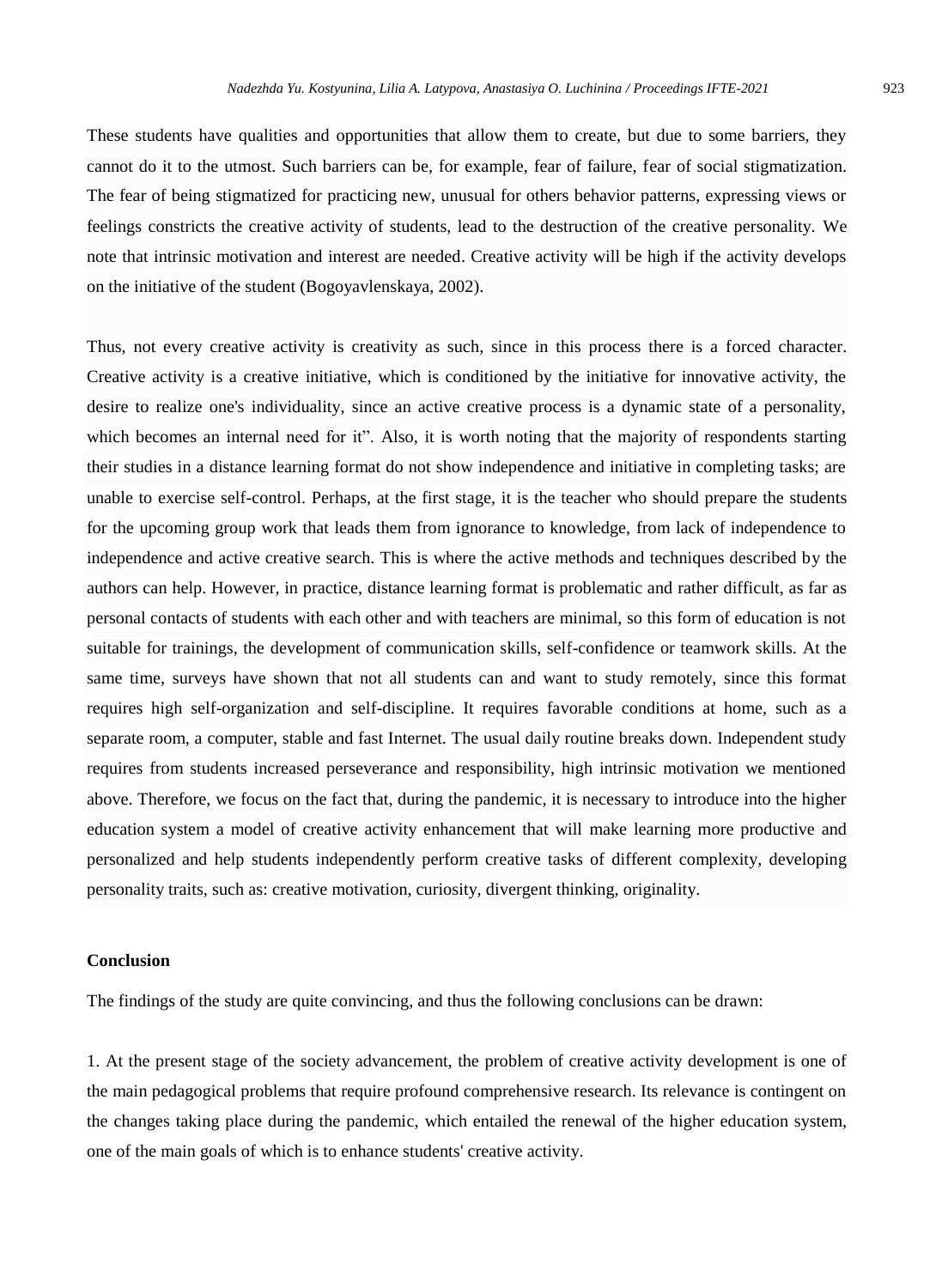The creative activity of a student is a complex of personality traits and qualities that are realized in the educational process on the basis of the creative interaction of the teacher and students, which allows students to creatively engage in educational and cognitive activities, to proactively and purposefully master knowledge, to practice self-study, to independently set activity goals, as well as to formulate tasks (problems) and to find unconventional solutions. Creative activity is a complex integral educational process that includes readiness for creative activity (as a certain motivation for creative activity), creative potential (personality traits) and creativity (as the ability to create something new).

2. The creative activity consists of motivation-based component, content-based component and activitybased component, as well as the corresponding criteria and indicators.

3. In the course of the research carried out during the pandemic, the authors faced a number of problems: they conducted the research on-line, and there are certain doubts about the data of the pilot experiment (the average level of creative activity development); they have designed a program for the development of students 'creative activity, which contains more than 70 different techniques. However, not all techniques are applicable online (there is a crucial need in high-speed wired Internet and a high level of students' autonomy, that is, a certain level of independence, self-discipline, self-initiative). Therefore, it is necessary to increase the psychological literacy of students; at this stage, the authros can only assume that the use of active teaching methods by teachers will affect changes in the dynamics of students' creative activity - as mentioned above, a high level of student teachers' internal motivation is required.

4. Distance learning education will not completely replace classical full-time offline education; however, most likely, the transition to hybrid learning model will become a commonplace on a large scale, where digital formats will be applied and may take different forms. The use of active forms of learning in a distance learning format will enhance the creative activity of students.

5. The results of the pilot experiment showed the need for further study of this problem. Subsequently, a qualitative analysis of the formative activities is necessary, namely the results of the implementation and testing of the proposed model of creative activity enhancement in distance learning format, the control stage of the experiment and the analysis of the results obtained using the methods of mathematical statistics. The authors believe that it is a long-term fruitful project to introduce in universities for the development of students' creative activity, taking into account the possibility or necessity to transfer to a hybrid learning format.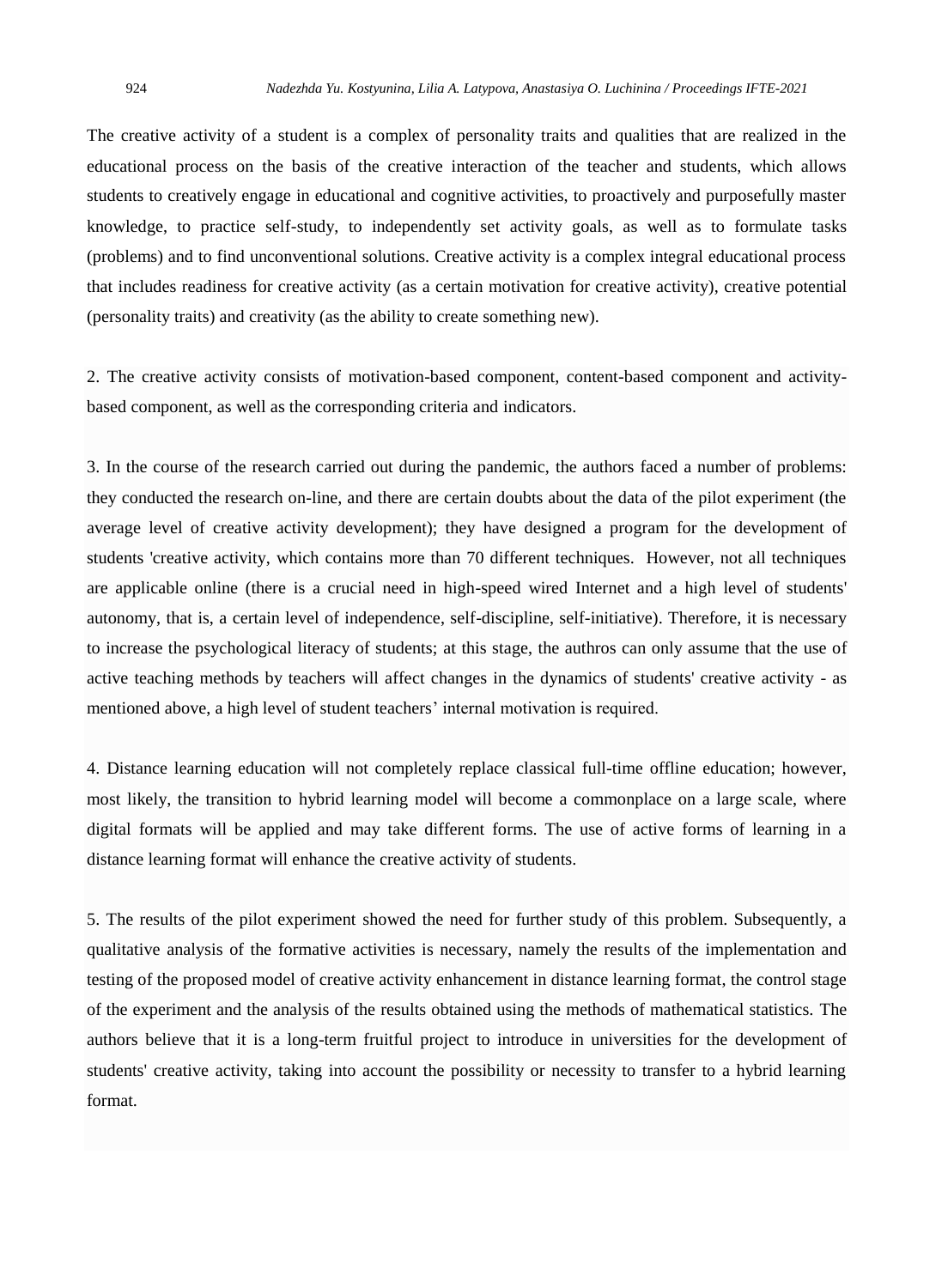#### **Acknowledgements**

This paper has been supported by the Kazan Federal University Strategic Academic Leadership Program.

#### **References**

- Ananiev, B.G. (2008). *Personality, subject of activity, individuality*. Moscow: Direct-Media.
- Aysenck, G. (2009). *Paradoxes of Psychology*. Moscow: Eksmo-Press.

Barron, F. X. (1968). *Creativity and personal freedom.* New York: Van Nostrand.

Bezyuleva, G.V. (2003). *Tolerance: look, search, solution.* Moscow: Verbum-M.

Bogoyavlenskaya, D.B. (2002). *Psychology of creative abilities: a tutorial.* Moscow: Academia.

- Bruner, J.S. (1977). *Beyond the Information Given: Studies in the Psychology of Knowing.* Moscow: Progress.
- Dryden, G. (2003).*The Learning Revolution: to change the way the world learns* [Transl. E. Sigaeva, V. Chupin]. Moscow: Parvine.

Dyachenko, O.M. (1997). *A gifted child.* Moscow: Intern. educated. and psychol. college.

- Eremina, E.I. (2003). Self-education and creative development of a future specialist personality. *Pedagogika, 2,* 42-47.
- Fetiskin, N.P., Kozlov, V.V. & Manuilov, G.M. (2002). *Socio-psychological diagnostics of the development of personality and small groups: a tutorial.* Moscow: Publishing House of the Institute of Psychotherapy.

Golubeva, E.A. (2005). *Abilities. Personality. Individuality.* Dubna: Phoenix.

- Guilfоrd, I. P. (1959). *Personality.* New York: McGraw-Hill.
- Ilyasov, I.I. (1992). *A system of heuristic methods for solving problems.* Moscow: Publishing house of Russian Open University.

Istenič Starčič, A., Huang, P.-S., Valeeva, R.A., Latypova, L.A. & Huang, Y.-M. (2017). Digital storytelling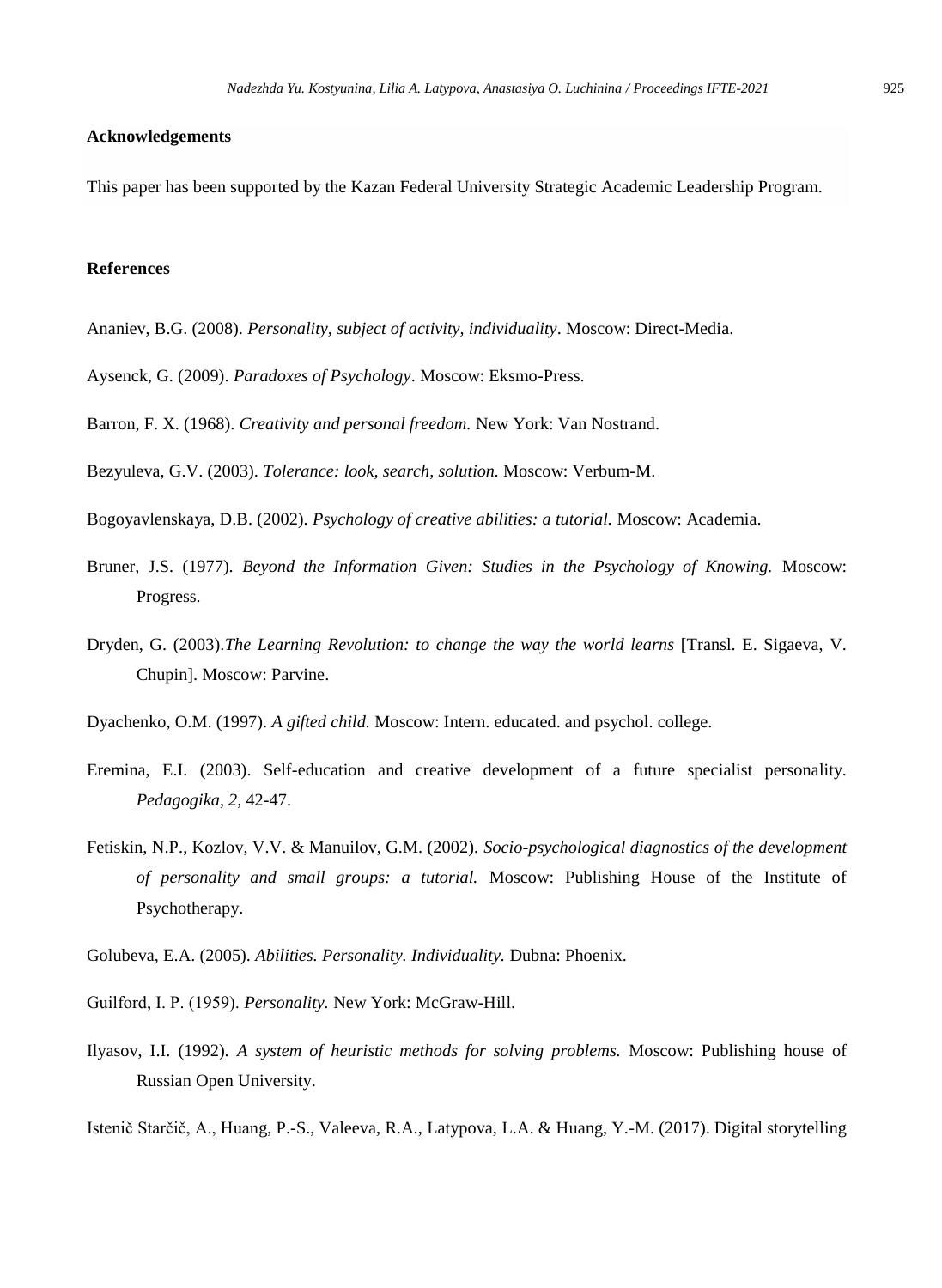and mobile learning: Potentials for internationalization of higher education curriculum. *Lecture Notes in Computer Science (including subseries Lecture Notes in Artificial Intelligence and Lecture Notes in Bioinformatics),10676 LNCS,* 400-406.

- Ket'ko, S.M. & Pakulina, S.A. (2010). Motivation of Teacher Training University students' learning activity. *Psychological science and education, 2* (1). Retrieved from https://psyjournals.ru/psyedu\_ru/2010/n1/26655.shtml (date of access: 18.01.2021).
- Kirsanov, A.A. (1996). *Methodology of preparing and conducting lectures at the University.* Kazan: KSTU.
- Knyazeva, E.N. (1988). The problem of dynamic and statistical: towards a philosophical understanding of the results of synergetics. *Philosophical Sciences, 6*, 19-29.
- Kozlov, V.V. (2014). *Psychology of Creativity.* Saratov: Vuzovskoye obrazovaniye.

Krutetsky, V.A. (1964). *Questions of schoolchildren abilities psychology.* Moscow: Prosveshcheniye.

- Kuzmina, L.V. (2012). Advantages and disadvantages of distance learning. *Bulletin of Moscow University of the Ministry of Internal Affairs of Russia,* 1.
- Latypova, L.A., Polyakova, O.V. & Sungatullina, D.D. (2018). Mobile Applications for English Learning Performance Upgrade. In Wu TT., Huang YM., Shadiev R., Lin L., Starčič A. (eds) *Innovative Technologies and Learning. ICITL 2018. Lecture Notes in Computer Science, 11003. Springer, Cham.*
- Leites, N.S. (2001). *Age endowments of schoolchildren*. Moscow: Academia.
- Leontiev, A.N. (1960). On the formation of abilities. *Questions of psychology, 1*, 7-17.
- Maslow, A. H. (1999). *Motivation and personality.* Saint-Petersburg: Eurasia.
- Matyushkin, A.M. (2017). *Psychology of thinking. Thinking as a solution to problem situations: a tutorial.* Moscow: International Relations.
- Menchinskaya, N.A. (1981). Psychological problems of personality activity in learning. *Anthology of developmental and educational psychology: works of Soviet psychologists of the period 1946-1980 / ed. I.I. Ilyasov, V. Ya. Laudis.* Moscow: Moscow University Publishing House.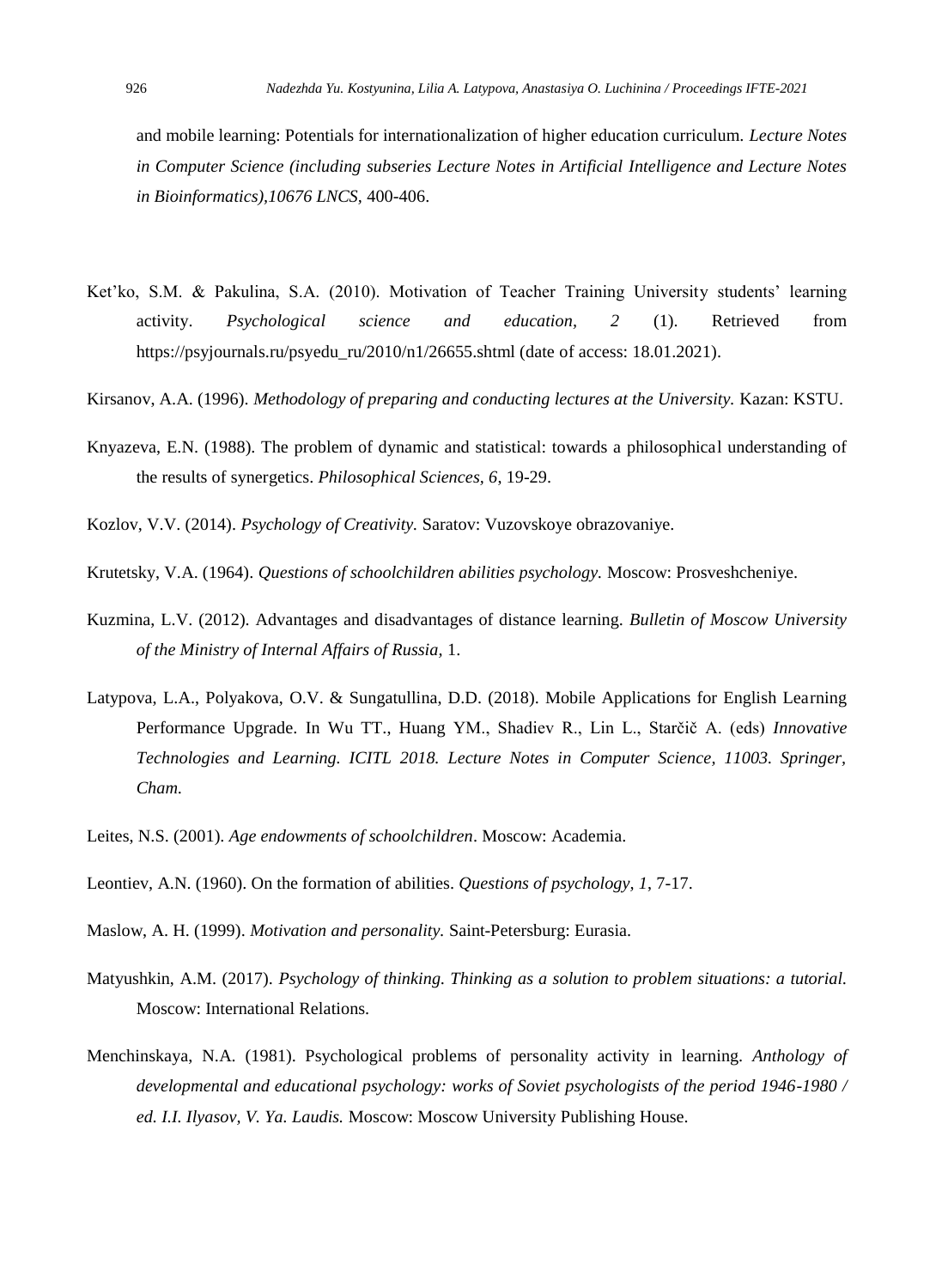Passov, E. I. (1991). *Communicative method of teaching foreign language speaking.* Moscow.

- Ponomarev, Ya.A. (1976). *Psychology of Creativity.* Moscow: Nauka.
- Rubinstein, S.L. (1957). *Being and Consciousness.* Moscow: Publishing House of the Academy of Sciences of the USSR.
- Rubinshtein, S. L. (2000). *Fundamentals of General Psychology*. St. Petersburg: Piter.
- Shtykhno, D.A., Konstantinova L.V. & Gagiev N.N. (2020).Transition of universities to remote mode during a pandemic: problems and possible risks. *Open education, 24 (5),* 72-81. https://doi.org/10.21686/1818-4243-2020-5-72-81

Slavina, L.S. (1979). *Mental development of a schoolchild and his upbringing.* Moscow: Pedagogika.

- Sokolov, E.N. (2002). *The Orienting Response in Information Processing*. Mahwah, NJ: Lawrence Erlbaum Ass.
- Sternberg, R. (2002). *Practical intelligence*. Saint-Petersburg: Piter.
- Sushchenko, O. G. (2018). *Primary school didactics (practical course).* Lugansk: Lugansk National Taras Shevchenko University.
- Ushachev, V.P. (1995). *Creativity in the education system.* Moscow: Mosk. ped. state University.
- Utemov, V. V., Zinovkina, M. M., & Gorev, P. M. (2019). *Creative pedagogy: a textbook for undergraduate and graduate programs.* Moscow: Yurayt.
- Valeev, A.A., Latypova, L.A. & Latypov, N.R. (2016). The Use of Interactive Learning Technologies in Teaching a Foreign Language in High School. *IEJME-Mathematics Education, 11(6),* 1773-1785.
- Venger, L.A. (2010). *Home School of Thinking.* Moscow: Drofa.
- Vinenko, V.G. (2001). *System-synergetic modeling in lifelong education of a teacher* (Doctoral dissertation, Povolzhsky Institute of Management named after P.A. Stolypin, Saratov, Russia). Retrieved from https://rusneb.ru/catalog/000200\_000018\_RU\_NLR\_bibl\_329935/
- Vyatkin, L. G. (1997). *Fundamentals of higher education pedagogy: textbook*. Saratov: Publishing house of Saratov University.
- Vygotsky, L.S. (2005). *Psychology of human development.* Moscow: Smysl; Eksmo.